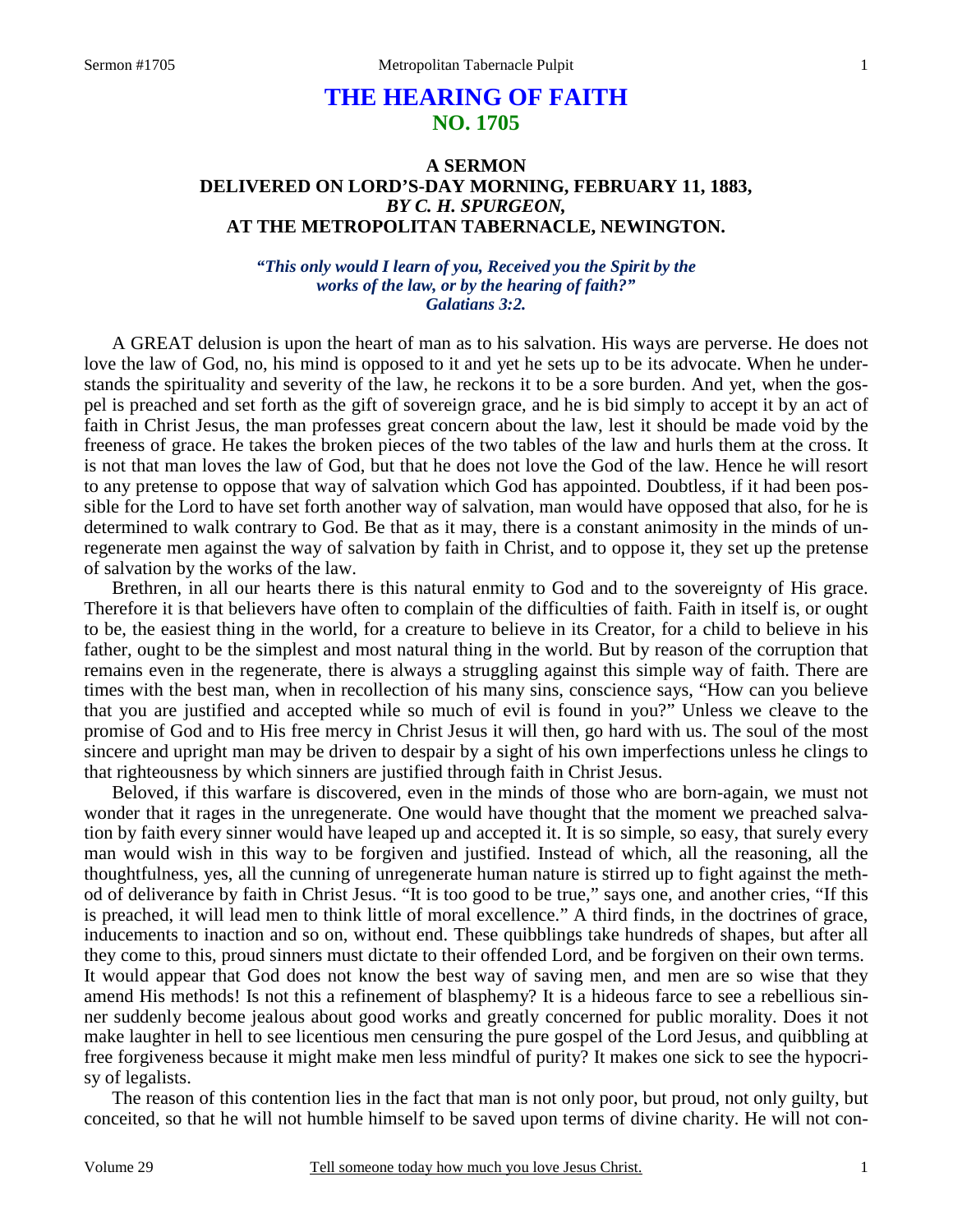sent to believe God. He prefers to believe in the proud falsehoods of his own heart, which delude him into the flattering hope that he may merit eternal life. Against this wicked spirit our text enters the fight. Let us see how it conducts the combat. The argument of the text is a very plain and powerful one. Paul puts it thus, "The Holy Spirit has been received by you Galatians. How did you receive the Holy Spirit—by the works of the law or by the hearing of faith?" They were bound to admit, each one for himself, that they received the Holy Spirit by faith and by no other means.

 Now, the Holy Spirit is the choicest of all the gifts of God which are received into the soul, and it is by the Spirit, the work of the Lord Jesus is known and received. The Holy Spirit is Himself, the seal of divine favor, and the token that we are at peace with God. I might almost say that the reception of the Holy Spirit is salvation, for when He enters into us we are saved from death in sin, from the love of sin, from the power of sin, and from the terror of sin. When He reigns in the heart, all the graces of a perfect character attend upon Him as courtiers upon a king. He becomes the source of life, light, love and liberty to our souls, and He even sanctifies our bodies. Know you not that your bodies are the temples of God when the Holy Spirit comes to dwell in them? To whom then the Holy Spirit is given, salvation is given in the highest sense. But how is that Holy Spirit received? The question is soon answered. He is not received by the works of the law, but by the hearing of faith.

 I am going to handle this fact, first, as *an argument of experience for all the people of God,* and secondly, as *an argument, at least, of observation for those who are seeking after Christ*. May the Holy Spirit graciously aid us in our discourse.

**I.** First, then, here is AN ARGUMENT OF EXPERIENCE FOR THE PEOPLE OF GOD.

 Before I dwell upon the personal experience of believers who are here present, I would remind you of *the experience of the church of God as it is recorded in the Acts of the Apostles.* The book of the Acts of the Apostles is a confirmation of the correct answer to my text. The disciples were met together after our Lord's ascension and the Holy Spirit descended upon them, but in what way? Simply by their obeying the command of the Lord Jesus, "who commanded them that they should not depart from Jerusalem, but wait for the promise of the Father, which, says He, you have heard of Me." The gift was received by the hearing of faith, which led them to united prayer and waiting. They performed no ceremonies and entered upon no labors. The watchword was, "Tarry you till you are endowed with power from on high." The power came that they might work and not because they had worked. The gift of the Spirit came according to promise and not according to works. Very speedily the Spirit of God fell upon the people outside and three thousand of them were converted and baptized. How came the Spirit of God upon Parthians, Medes, Elamites, the dwellers in Mesopotamia and so forth? Was it by the works of the Law? No, beloved. Peter thus preached (Acts 2:38), "Repent and be baptized, every one of you in the name of Jesus Christ for the remission of sins, and you shall receive the gift of the Holy Spirit." When the thousands believed in Christ Jesus and confessed their faith by baptism, the Holy Spirit was given them. So was it also in Samaria, "When they believed Philip preaching the things concerning the kingdom of God and the name of Jesus Christ, they were baptized, both men and women." And then we read that the apostle Peter went to them and these believers received the Holy Spirit, certainly not by the works of the law, but by the hearing of faith were they thus blessed. Turn to the story of Cornelius. That good man had abounded in almsgiving and prayer, and yet the Holy Spirit fell not upon him. But when the "hearing of faith" came, and they were assembled in the house with one accord to listen to Peter, then the Holy Spirit fell upon all them that heard the word. "And they of the circumcision which believed were astonished, as many as came with Peter, because that on the Gentiles also, was poured out the gift of the Holy Spirit. For they heard them speak with tongues and magnify God. Then answered Peter, "Can any man forbid water, that these should not be baptized, which have received the Holy Spirit as well as we?" Was it not the same when Paul went out and preached among the Gentiles? It was indeed so, startlingly so, that the news came to the Hebrew Christians who were at Jerusalem and no small dissension and disputation was the consequence. Here had been no circumcision, no proselyting to Judaism, no observation of any part of the Mosaic ritual, and yet they heard that the Holy Spirit had fallen upon the Gentiles, who had not even known the Law, much less fulfilled it. It needed all of Peter's influence to stem the flood. Hear how he puts it, "God made choice among us, that the Gentiles by my mouth should hear the word of the gospel and believe. And God, which knows the hearts, bore them witness, giving them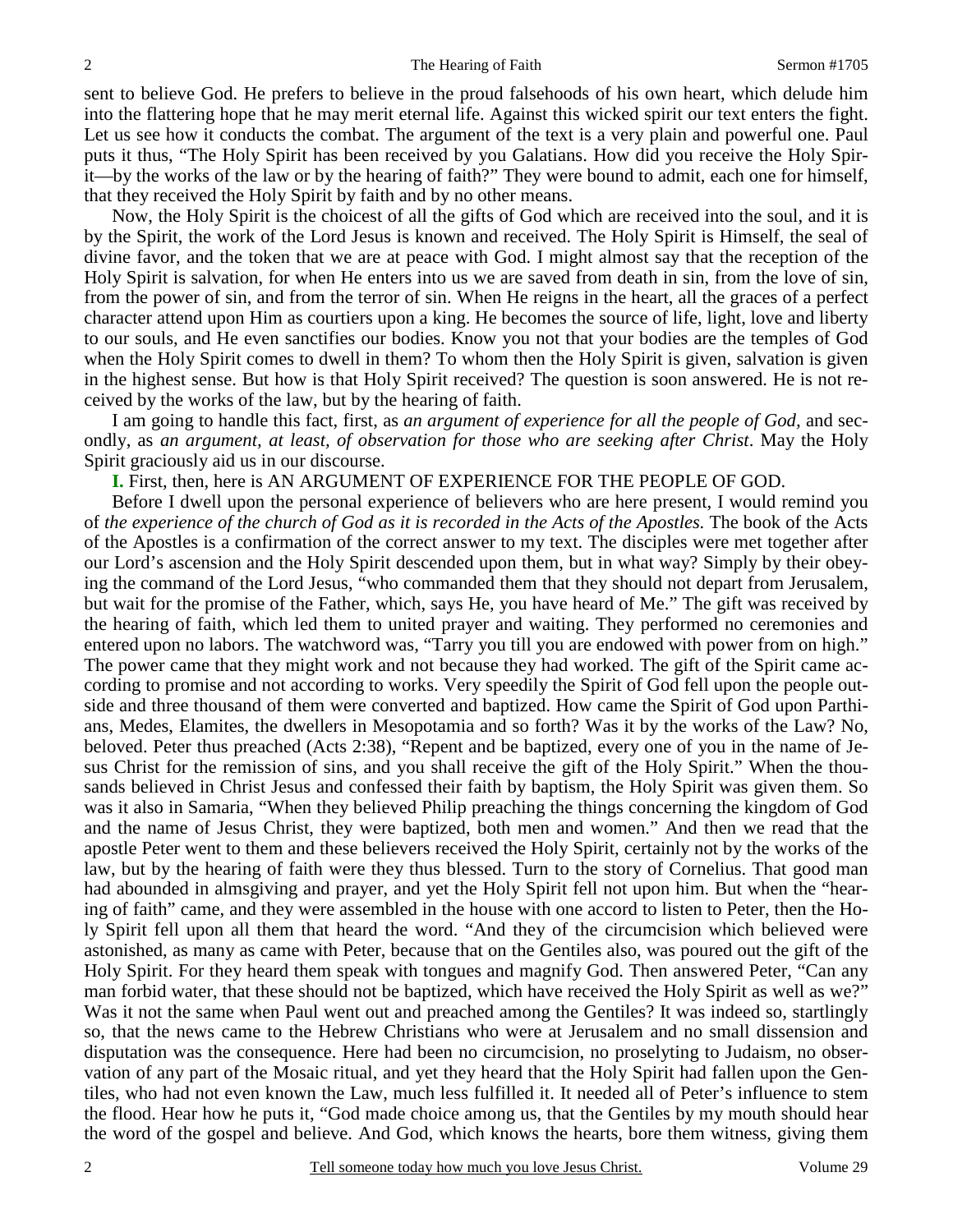#### Sermon #1705 The Hearing of Faith 3

the Holy Spirit, even as He did unto us." The Holy Spirit was received by believing Gentiles in every place where Paul had preached, and therefore he could refer to these Galatians and use their experience to correct their errors. The fact that the Holy Spirit is given to the hearing of faith and not as a reward of works, runs like a silver thread through the whole of the Acts of the Apostles. Why then, should men look to the works of the law for that which was never given except to faith? What an infatuation to look to the mirage when a real well is open at their feet!

 Now I come to *your own experience.* You, beloved friends, if you are indeed in Christ Jesus have received the Holy Spirit. But how? Let us go over the list of His operations upon your minds. You received enlightenment by His means, by which you were led to understand the way of salvation, and to behold the glory of God in the face of Jesus Christ. Did you attain to that enlightenment by the works of the law? Was it so in any one case? It has been my privilege to know many of you and to remember your confessions of faith. You told me that when you were seeking salvation by your own works you were blind and saw not the light. The more you strove and the more you struggled, the more intense the midnight grew about you until you well-near despaired. Light came by a look at the Crucified. It came only by "the hearing of faith."

 After that, you received peace, which peace, I trust, you enjoy this morning—"The peace of God which passes all understanding." But did you receive that peace while you were trusting in ceremonies, in baptism, or in the Lord's supper, or in your own works? I know you did not, for true peace of conscience comes not in at that door. Did you obtain peace while you tried to repent so much, to weep so much, to feel so much, or to do so much? No, brethren, not an atom of peace ever came to your spirit until you looked away from yourself to the Lord Jesus, of whom you heard that He was able to save even the chief of sinners, and in whom you therefore, believed. When faith came peace grew out of it as a fruit of the Holy Spirit.

 Since then, you have received the Holy Spirit to help you in your sanctification, but you have obtained no sanctification apart from believing. If you have reached after sanctification by your own efforts, made in unbelief, you have never succeeded. Unbelief works towards sin and never towards sanctification. Our good works are fruits of sanctification, not causes of it, and if we put the fruit where the root should be, we greatly err. If you have gone out to fight against a temptation in your own strength, have you ever returned a conqueror? It has been written of all other believers, "They overcame through the blood of the Lamb," and this is true of you also. Sanctification does not come to us from selfreliance, but as a work of the Spirit received by faith in Christ. Believing in Him, He is "made of God unto us wisdom, righteousness, sanctification and redemption."

 You have had besides, dear friends, another gift of the Holy Spirit, namely, that of communion with God. But did you ever commune with the holy God on the footing of your own goodness? Never. Abraham never spoke with Jehovah on legal terms, for when he interceded with the Lord, he said, "I have taken upon me to speak unto the Lord—I that am but dust and ashes." Yet he spoke with God in wondrous nearness, and that is the point of it—to be dust and ashes in your own sight, and yet to commune with God as a friend. This is the daring of faith. This the Lord delights in. David said, "So foolish was I, and ignorant: I was as a beast before You. Nevertheless I am continually with You: You have held me by my right hand." A beast in his own esteem, and yet upheld by God Himself, and allowed to live in favored fellowship with Him!

 Dear friends, there is no communion with God except by faith, without which we cannot ever please God. The favorites of heaven are in every case, men who believe in God. Faith has the golden key of the ivory palaces. Faith opens the secret chambers of communion to those who love her. The works of the law bring no nearness to God, in token whereof, none might come near to Sinai and if so much as a beast touched the mountain, it must be stoned or thrust through with a dart.

 And you, dear friends, have received the Holy Spirit often as your helper in prayer, "The Spirit also helps our infirmity." And I am sure it never was by the works of the law. When infirmity has stopped your prayers and you could not cry as you would, then you have had no room to boast of good works, and yet then the Spirit has made "intercession for you with groans that could not be uttered." Your infirmity made you feel that it was by grace and by grace alone, that you were helped in your time of need.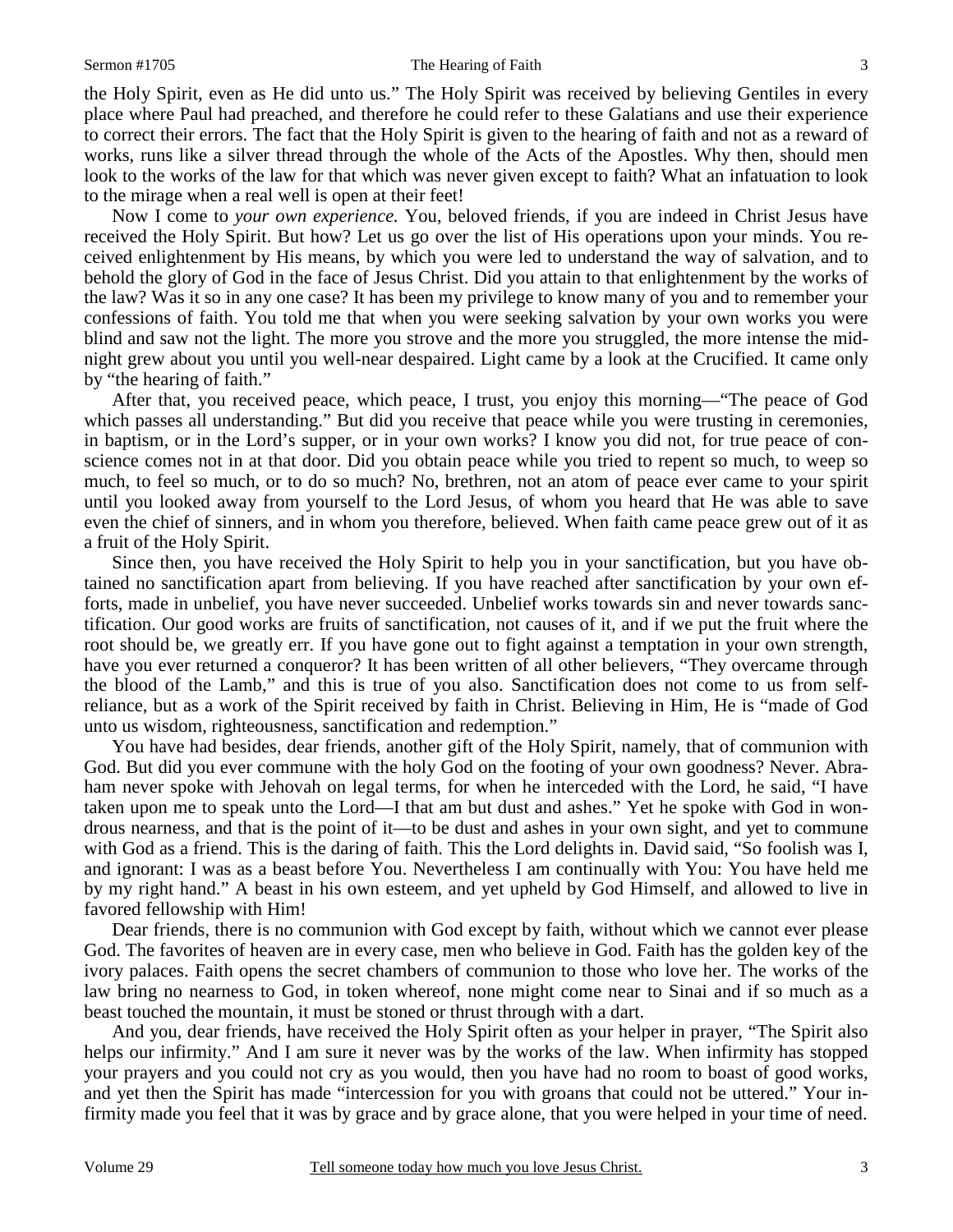Now, as to the Holy Spirit's office of sealing the soul and working full assurance in the heart, as to the Holy Spirit's being the earnest of the future glory, the pledge of joys to come—in all these grace reigns, and not merit. He that dwells in the least degree upon any phantom merit of his own has no earnest of the inheritance whatever. In fact, for him there is no inheritance, since an inheritance does not come by works. Neither has he that trusts in his works any pledge of joys to come, for he does not know that he has done enough to secure them. Neither can he have any comfortable rest in God, for his work is not finished and therefore he cannot rest. You know it, you that have toiled to save yourselves. Every Christian here must confess, "It is even so, we have received everything by faith and nothing by merit." Well, then, the inference is this, do not pump a dry well. If there is a fountain that is always flowing and overflowing, keep to it. Do not commit the double evil of forsaking the fountain of living water, and hewing out for yourselves broken cisterns. Wait at that door which you have received everything as yet and do not go where you have received nothing except conviction and condemnation. Look not to Moses to bring you into Canaan; that can only be done by Joshua Jesus.

 Now, mark this inference, let every child of God ponder it—*keep to "the hearing of faith."* When you are under a sense of backsliding, when you feel unworthy to be called God's child, when you have erred and strayed from His ways like a lost sheep, do not rush like a madman to the law, for that would be to leap into the fire, but still say, "Lord, I believe in You. As a sinner I trust the sinner's Substitute." Whether you did truly come to Christ at the first or not, is a point which you need not discuss, but begin again. Take with you words, and come by faith to Jesus, and say, "Heal my backsliding. Receive me graciously and love me freely." By faith we can be restored, but never by doubting and despairing. We can only come to Christ by faith at first, and we can only return to Him in the same way. If you begin to doubt the mercy and love of God to you, you will backslide more and more. Your hope lies in holding on to this—"Be I what I may, yet God has not changed, and there is still forgiveness with Him, that He may be feared. Therefore I will go with the language of the  $51<sup>st</sup>$  psalm upon my tongue, and the penitence of David in my heart, and I will say, 'Create in me a clean heart, O God, and renew a right spirit within me.'" Stick to your faith in Christ. Do not think that the greatness of your sin exceeds His atoning merit. Do not doubt but that He will still cleanse you and love you as before.

 Suppose you have not backslidden, but yet you are in the presence of a tremendous inward conflict. I will suppose that you are led to question whether you are the children of God at all, and persuaded to doubt your sonship. Now, be resolved to hold on to your faith in your heavenly Father. The devil is saying to you, "If you are the son of God." Do not yield to his "if." This is the way in which he attacked your Savior in the wilderness. A question about our sonship is the very point of the devil's sword and it is dipped in deadly poison. Therefore guard yourself with that Word of God, "To as many as received Him, to them gave He power to become the sons of God, even to as many as believed on His name." Say, "I believe in Jesus Christ my Lord, who died for the ungodly, and in Him I am assured of being a child of God." You cannot resist temptation by doubting. Doubting is weakness, in believing is your might. "How can I believe," asks one. The elect of God believe, those who are born from above believe their Father's Word. If you can believe, you shall win great victories, but if you cast away your confidence, the battle is already lost. Above all, or over all, carry the shield of faith. Be sure to do this in the evil day when sin prevails. Is this too hard for you? What? Has it come to this, that when you feel you are a saint you can then trust to Christ? That is, you can trust Him when you can do without Him. Poor sham of faith! The genuine faith is a sinner's faith, which trusts the Savior when signs, and evidences, and marks are all hidden, and sin and temptation hold the upper seats. To believe that I, a sinner, am forgiven by the free grace of God, that I, a poor, imperfect being, am yet accepted of God—this is faith. May we have power to trust the Lord Jesus in earnest; to trust Him with real sin and real unworthiness.

 Do this, dear friends, with regard to the whole of your life's struggle. Some begin their religious life in the Spirit by faith, but they fancy that the rest of their spiritual life will have to be by works. They forget that the just shall live by faith. Those who say that though they are children of God, they may perish after all, have not the true gospel ring about them. If they are children of God, can they perish? How? Why? "Well, we must be watchful and prayerful." Precisely so. But is there no provision made to secure that you shall be watchful and prayerful? If not, then I tell you, brothers and sisters, you will never get to heaven. You will fail in this watchfulness of yours and then where are you? My hope of heaven lies in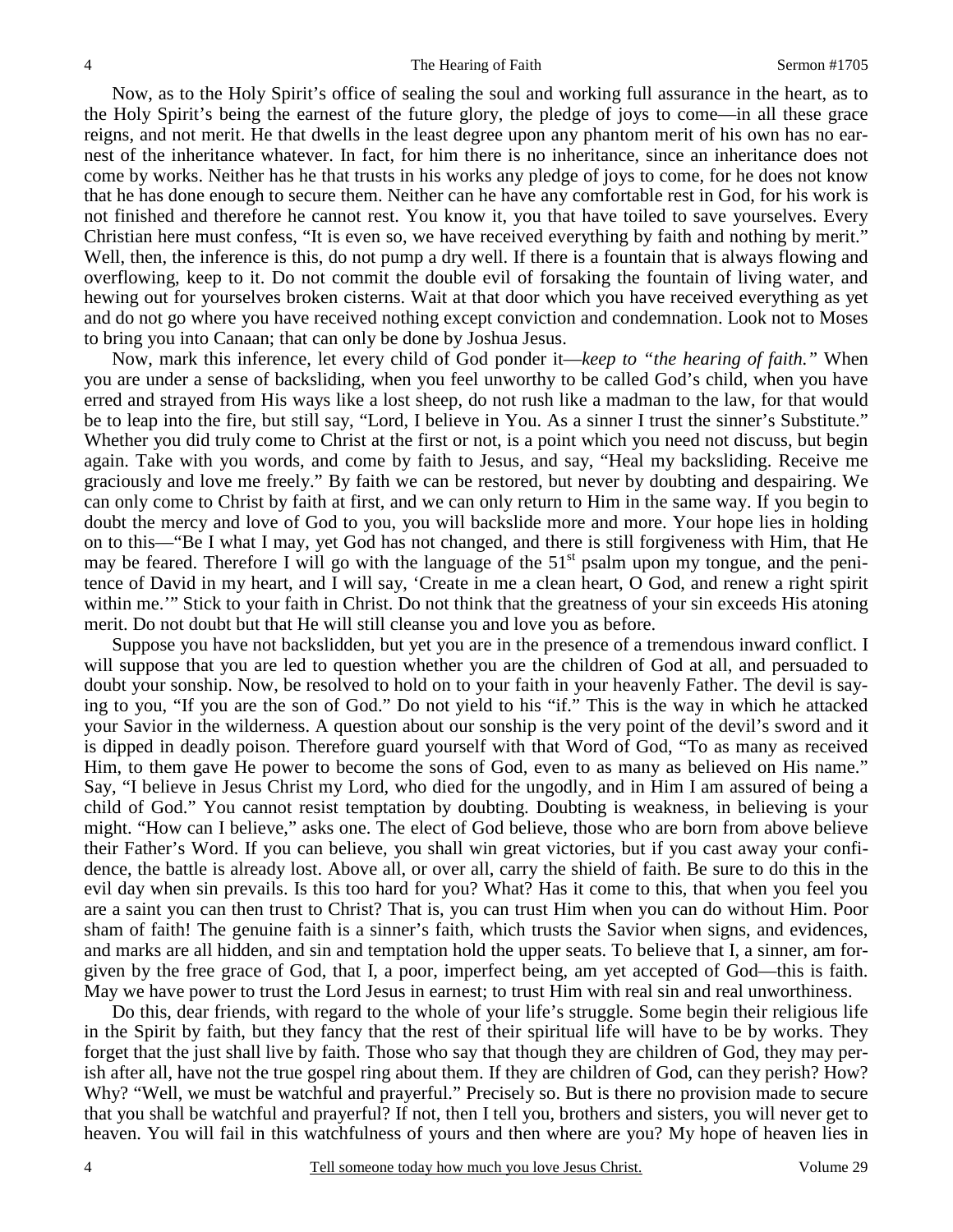#### Sermon #1705 The Hearing of Faith 5

the belief that the Lord Jesus has redeemed me and will keep me. He will make me watchful and prayerful, and work in me by His Spirit all else that is essential to my safety. "I know whom I have believed," and I am not afraid to add, "I am persuaded that He is able to keep that which I have committed unto Him until that day." Brothers and sisters, it is by such faith that we receive the Spirit, and not by legal works and fears.

 At this present moment you are saved by faith, alone, are you not? Yes. Then I would persuade you to extend that faith over the whole area of your life. Believe for final preservation. Believe for complete salvation. Is it not written "He that believes on Him has *everlasting life"?* Can that life which is everlasting come to an end? Can eternal life expire? "Faithful is He that has called you, who also will do it." "Oh," you say, "I am half afraid to believe so bravely, for it might make me careless." This is a mistake, faith *works* by love, and it never tends to sloth. My dear friend, if you look to yourself in any degree your foot is beginning to slip. Put the future where you put the past, namely, into the hands of Him that is able to keep you from falling. Believe in Jesus for a life as well as for an hour, and He will keep you with spotless garments to the end. Stand on the sure rock of the Lord's finished work and not on the dubious ground of your own carefulness. Works done by the efforts of our own strength are poor things, but the work of the grace of God upon our spirit is precious. Let all be of grace and nothing of self. The two will no more go together than oil and water will mix. Do not try to trust partly in Christ and partly in self, as well yoke an archangel with an ant, or a cherub with a cricket. Salvation is of the Lord alone from first to last.

 Brethren, let us keep in this condition when we are comparing ourselves with other saints of God. I sometimes read biographies which make me cover my face for shame because I fall so far short of the attainments of certain believers. This humbling is good for us. What ought we to do when we feel it? To begin to doubt the Lord, and imagine that the Lord Jesus cannot or will not save us? Far from it. Faith should rise by observing what the Lord has done for other poor sinners like ourselves, for He is able to do the same for us. Remember that the safety of the weak and of the strong believer rests upon the same foundation. This may be seen in a figure. On board one of the fine steamboats which flit between England and America I see a strong, hardy, vigorous man. Will he get to America safely? Yes, if the ship does. But look, yonder is a little child which cannot walk and has to be carried in its mother's arms. Will it reach America safely? Yes, if the ship does. Both the robust man and the whimpering infant, all being well, will reach their journey's end—if the ship does. Their safety lies in the same place. Their condition does not affect their transit. But is there no difference between the child and the man? Assuredly, a great deal of difference as to many things, but there is no difference about the fact that their passage across the ocean depends upon the steamboat, rather than upon themselves. The strong man could not walk across the Atlantic any more than the child could. They are alike incompetent for the passage if left alone, and alike capable of it if placed on board the same vessel. So, if you meet with a great saint, say to yourself, "My honored brother will get to heaven through Jesus Christ. And I, a poor babe in grace, shall get to heaven in the same way." I want you children of God to feel this. Are you on board the Covenant transport? Does the blood-red flag fly at the masthead? Then, if the weakest believer is not safely carried into port, neither will the strongest child of God reach the fair havens. If that ship of free grace goes down, Peter and Paul must sink as well as ourselves, for we are at sea in the same vessel. Our confidence is in no measure or sense in what we are, but altogether in what Christ is on our behalf. We depend on Jesus and rest in Jesus by a simple faith and the brightest of martyrs and apostles has no surer ground to rest on.

When you come to die, do not look upon death through the glass of the law, for if so, it will be terrible for you. But believe this, that to die by faith is to enter into life. I hardly like to use the word, death in such a connection, for it is not dying at all, but "departing out of this world unto the Father." By faith to die is such sweet work as you, poor Despondency, and you, Much-Afraid, will be able to accomplish as safely as Valiant-for-Truth, or Great-Heart himself. By faith we swallow up death in victory. They that have served God for 50 years faithfully and without fault, when they come to die, have in every case gathered up their feet in the bed and said, "Into Your hands I commit my spirit." But never has one of them died pleading his own religiousness and claiming a reward as due to his deserts. Trusting in Jesus is the universal spirit of the most praiseworthy believers. Well, if they flung every other hope away ex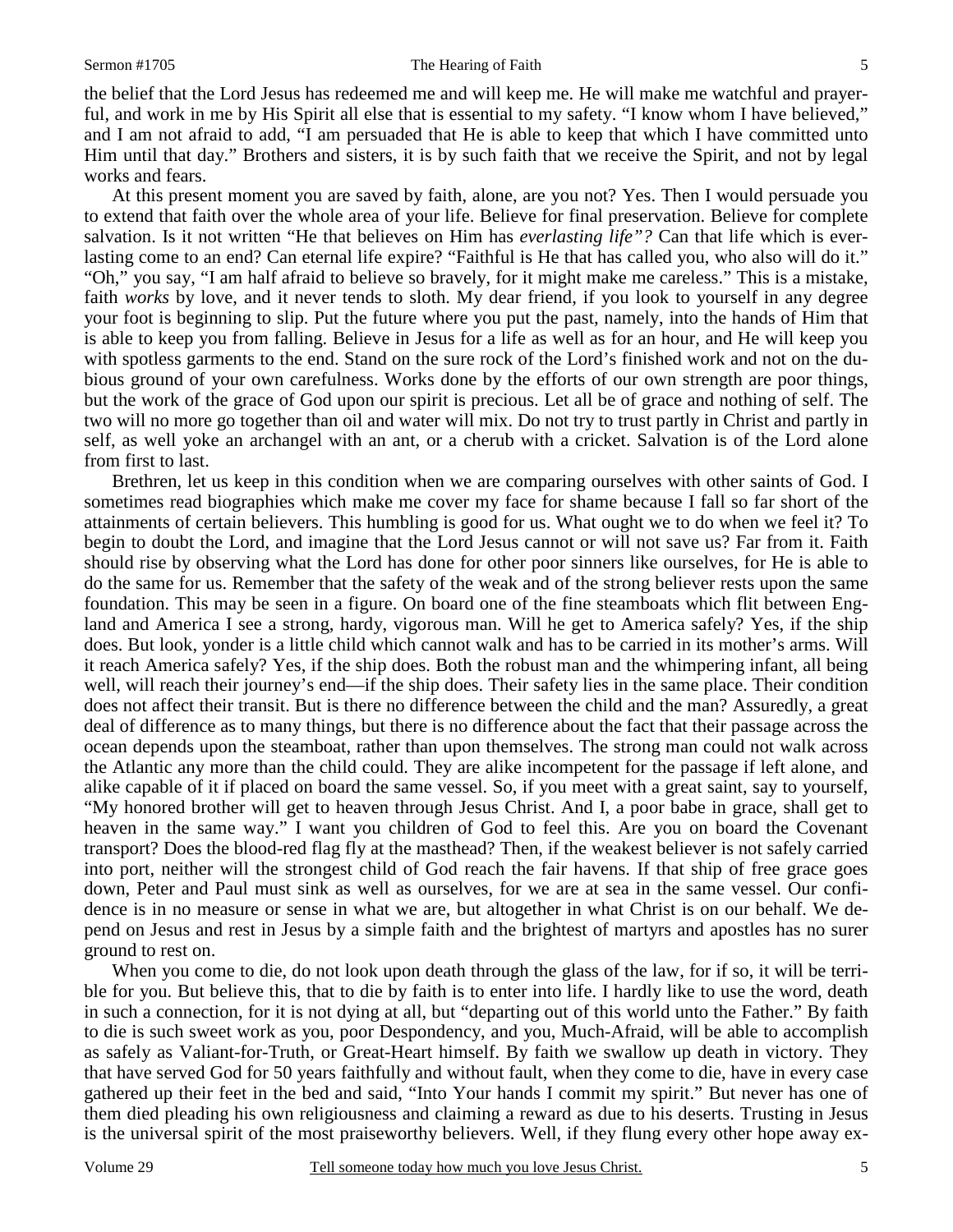cept that which was presented to them in Christ, you, dear friend, need not hesitate to do the same. And as they were secure and triumphant, even so shall you be.

 This is the argument, then—you have obtained nothing except by the hearing of faith, therefore, keep to the way of faith even to your last hour, for wisdom teaches you to do so.

**II.** But now I want to throw all my strength into the second part of the sermon, which is this, I want to use this AS AN ARGUMENT DERIVED FROM OBSERVATION FOR THE USE OF SEEKERS. I say "observation," but in part it might be called an argument from experience, for at any rate, on the negative side it is so.

 Listen, dear hearer, you have not yet found rest, you are not yet saved, and so far you have obtained no advantage by the works of the law. By your own honesty, generosity and righteousness, you have not been justified, nor have you received a new heart, or any other gift of the Spirit. Why continue at this unprofitable business? Some try church attendance, Chapel attendance, Bible-reading, sacraments, forms of prayer, and the like, but nothing comes of it. Hear how they repeat their Ave Marias and their Pater Nosters. And not only Romanists, but so-called Protestants, are puffed up with the hope that by formal worship they will be saved. But they make no headway and are still without salvation. Let me ask you work-trusters, have you any rest? Are you prepared to die? Would you be willing to die at once? No. Your position is one of unrest, and fear and dread. Why not abandon this vain method of building, for "except the Lord build the house they labor in vain that build it." Instead of following out your own way of salvation by the works of the law, why not try the Lord's appointed way of the hearing of faith? Has He not said, "Hear and your soul shall live"? Are willing to let me explain it?

 The "hearing of faith," this is the way by which the Spirit of God comes to men. "What kind of hearing," asks one, "is that?" Well, to begin with, it is *personal hearing,* listening to the word for yourself. I have heard of one who had a dream in which he thought he stood at the gates of heaven, and his wife with him. She went in, but the pointer shut him out, saying, "The other day you said to your wife, 'Mistress, you may go to church and pray for us both,' and now she shall go to heaven for you both, and you must stay outside." Is not that just? There must be a personal hearing. I pray you, do not absent yourselves from the hearing of the word, for "faith comes by hearing, and hearing by the Word of God."

 That last sentence reminds me that the hearing *must be the hearing of the gospel*. I wish people were more careful upon that point. You will not receive the Holy Spirit by merely hearing a man talk. He may be eloquent, he may be clever and he may be pious, but mark you, if he does not preach the gospel, saving faith cannot come of your hearing it. Too many people go to that place of worship which is nearest to their houses, and never mind what is preached so long as there is an attractive service. Oh, sirs, do not thus play the fool with yourselves. The faith that saves you cannot come to you by hearing anything which comes first. It only comes by hearing the testimony of the Spirit to the appointed Savior.

 The right kind of hearing is *an attentive hearing.* There is a great difference between hearing and hearing. If I were to say, "There is a ship going to sail next Tuesday for New Zealand," the most of you would hear it and think no more of it. But suppose there should be a person here who is in great haste to reach New Zealand? He will catch at my words and be around in the vestry to make further inquiries. This is the kind of hearing which the gospel requires. You are in one of our great stations and you hear a person say, "That train is for Exeter." The information is lost upon you, for you are bound for Oxford, and it is as though you heard it not. But suppose you were bound for Exeter? You would catch at the sound and make use of the news. Now, I am talking about the salvation of man from the power of sin, the salvation of man from the guilt of sin, the preparation of man for a holy life on earth and an eternal life of bliss in heaven, if you have the hearing of faith, you will feel that this subject is one which concerns yourself. You will be anxious to know more about it and you will give your mind to its consideration. This is the sort of hearing by which faith comes. Do not lend your ears to others, but hear for yourself. Go where the gospel is preached, and hear it with both your ears. Drink it in as an ox drinks at the stream. Treasure up every word as the ants store up grain. Test all as goldsmiths test gold, and then receive the truth as babes drink in milk from the breast. This is "the hearing of faith."

 "But what is this *faith,"* asks one, "this 'hearing of faith?'" I will try to work out the idea. You begin with hearing the gospel and believing that it comes from God. I suppose nearly everybody here believes the Bible to be the Word of God. Very well, when you hear that teaching which is consistent with Scrip-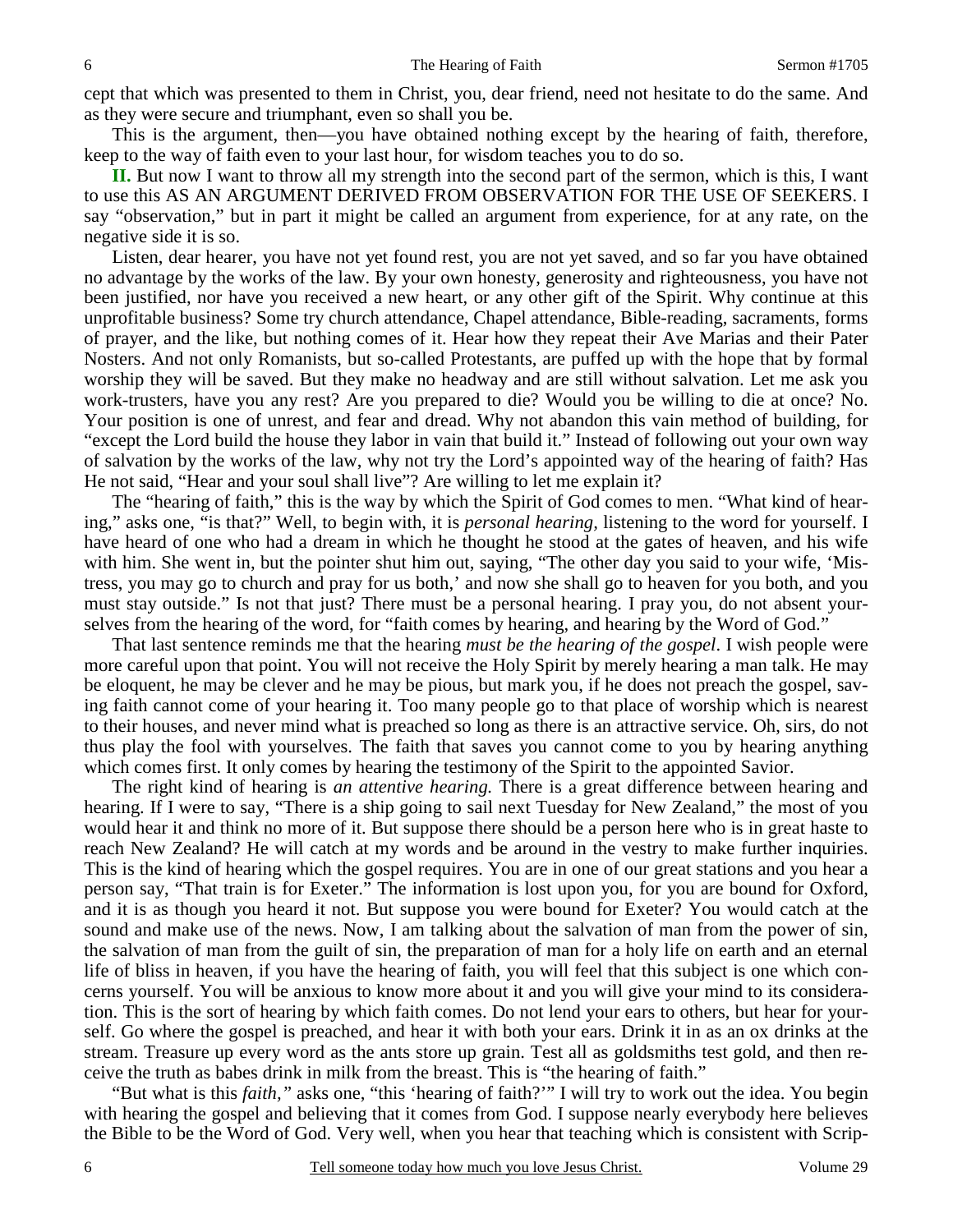#### Sermon #1705 The Hearing of Faith 7

ture, the hearing of faith is to accept it as God's Word, and therefore true and worthy of your reverent attention. The gospel is the voice of God, and it comes by the Spirit of God. A belief of this truth will help you to hear it reverently, and it will prepare your mind to receive it.

 Then remember that, if it is God's Word, a genuine faith in God knows of no difficulties whatever. A man who believes the Bible to be inspired, just as readily believes that the whale swallowed Jonah, or that Joshua stopped the sun, as he believes that Abraham interceded for Sodom, or that Paul was a prisoner at Rome. Knowing the gospel to be God's testimony, we believe it *all.* That is the way in which to hear the gospel. Say to yourself, "This is God's gospel. It is wonderfully grand and good, but it is not therefore a matter of doubt. That I may be saved in one single minute by believing in Jesus, that every sin I have ever committed, however black, may all be washed away as the clock ticks again—these are wonderful things, but I believe them because the Lord has said so. It is not mine to quibble, question, or argue, if there are any difficulties in these great promises, those difficulties belong to God, and not to me. Let the Lord promise what He pleases, I am ready to believe it because He is able to perform His own word."

 Then, "the hearing of faith" signifies, further, that we venture our eternal interests upon the truth of what we hear. I use the word, "venture," advisedly. One of our hymns puts it—

### *"Venture on Him, venture wholly, Let no other trust intrude."*

I have heard critics object that it is no *venture,* but a certainty, when men trust in Christ. But I venture to assert that, when a man is in trouble of spirit, faith is a venture to him, it appears to him to be the greatest venture possible. He that says, "This gospel which I have heard is true, and I will venture my soul upon the truth of it," he is the man who has given to the gospel "the hearing of faith." Let me try to set forth faith yet again. This bridge is strong enough to carry me over the stream; therefore I am going over the stream upon it. That is real faith. Faith is a most practical principle in daily life. The most of trade hangs on trust. When a man sows wheat, he has to scatter it into the furrows and lose it. He does so because he has faith that God will send a harvest. When the sailor loses sight of the shore, he has to sail by faith, believing in his compass, he feels safe though he may not see land for weeks. Faith is the hand which receives what God presents to us, and therefore it is a simple child-like thing. When a child has an apple offered to him, the child may know nothing about the orchard in which the apple grew, and he may know nothing of the mechanism of his hand and arm, but it is quite enough for him to take the apple. Faith does the most effectual thing for the soul when it takes what God gives. All the rest may be or may not be, faith is the main thing. When God holds out to me, salvation by Christ Jesus, I need not ask anything further about it, but just take it to myself and be at once saved, for by faith the Spirit of God is received.

 Once more, "the hearing of faith" is when a man hears and accepts the gospel and then holds to it under opposition. When conscience reminds you that you are a guilty man, you must still hold to peace by the blood of Jesus. What says the word? It tells you that he that believes in Jesus is not condemned and you must believe that word, whatever your own judgment and feelings may say. When the devil, as the accuser of the brethren, howls out, "You cannot be saved. Look at your imperfections and transgressions!" then reply, "But I am saved, whatever my imperfections and my sins may be, for it is written, 'He that believes and is baptized shall be saved.' I have obeyed both precepts, and therefore I shall be saved, despite your rage." Poor sinner, have you not seen that this is the way the Holy Spirit has come to others? Your Christian friends have all told you that this is the way they obtained mercy. Will you not make an attempt in the same way, and hear and believe as a little child? Believe God's Word. Do not wish to be anything or to do anything, but just trust in what Jesus is and did. You shall have the Holy Spirit, and you shall feel as you have never felt before, if you will give "the hearing of faith."

 I want your attention for a minute while I mention some of the points in the gospel out of which this "hearing of faith" generally comes. What truth is it which men most readily believe?

 The first is this. A man says, "I cannot believe," but he can hear, and he hears that God has sent forth His Son Jesus Christ to be the Savior of men. "God has sent Him," he says, "the offended God has appointed a mediator. Christ does not come as an amateur, but as an ambassador authorized of Heaven." "Then," he says, "I will trust Him whom God has ordained to be a Savior."